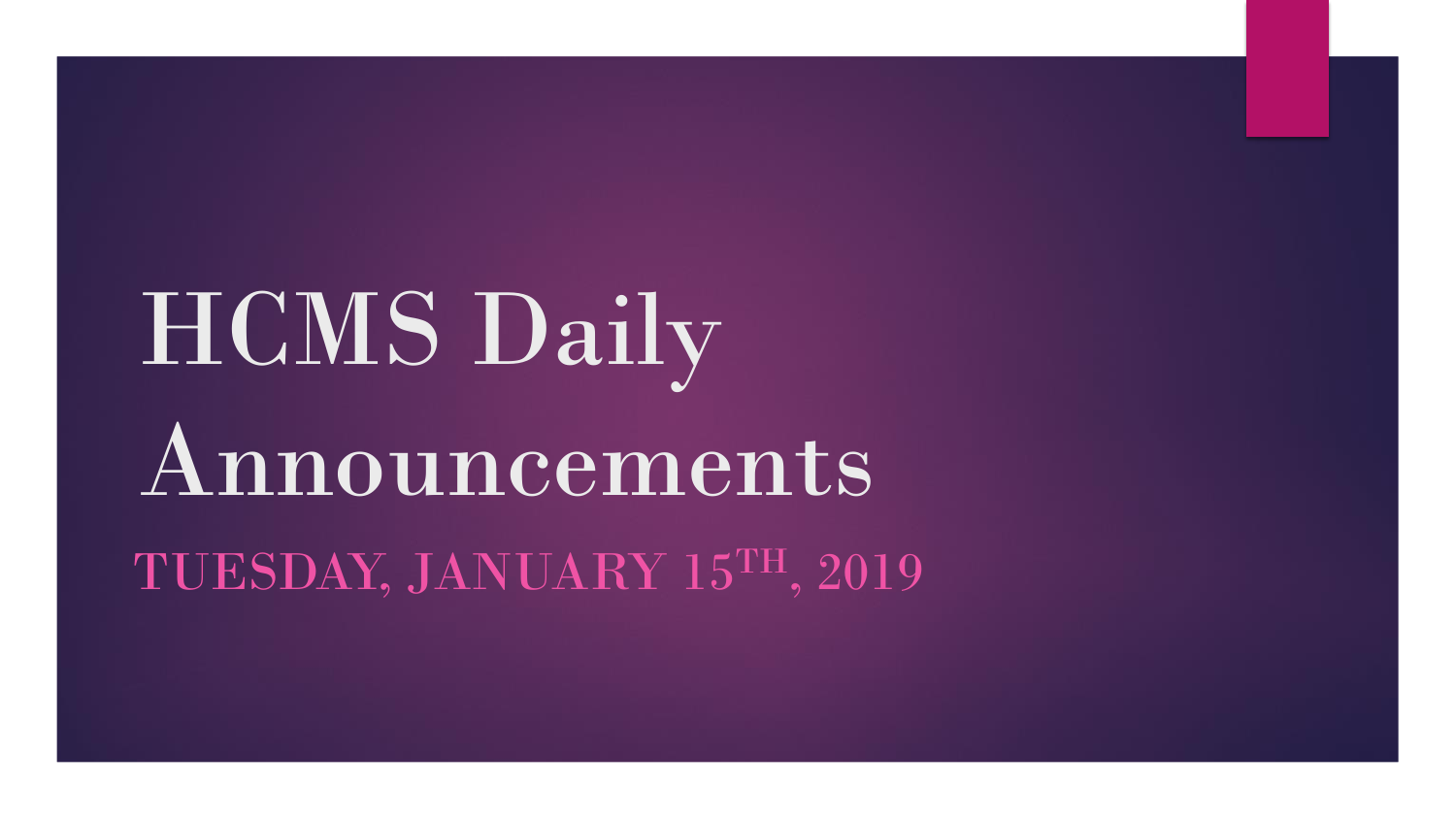



In a culture of **high** expectations and excellence, our students will become lifelong learners equipped with 21<sup>st</sup> Century skills for success as global citizens.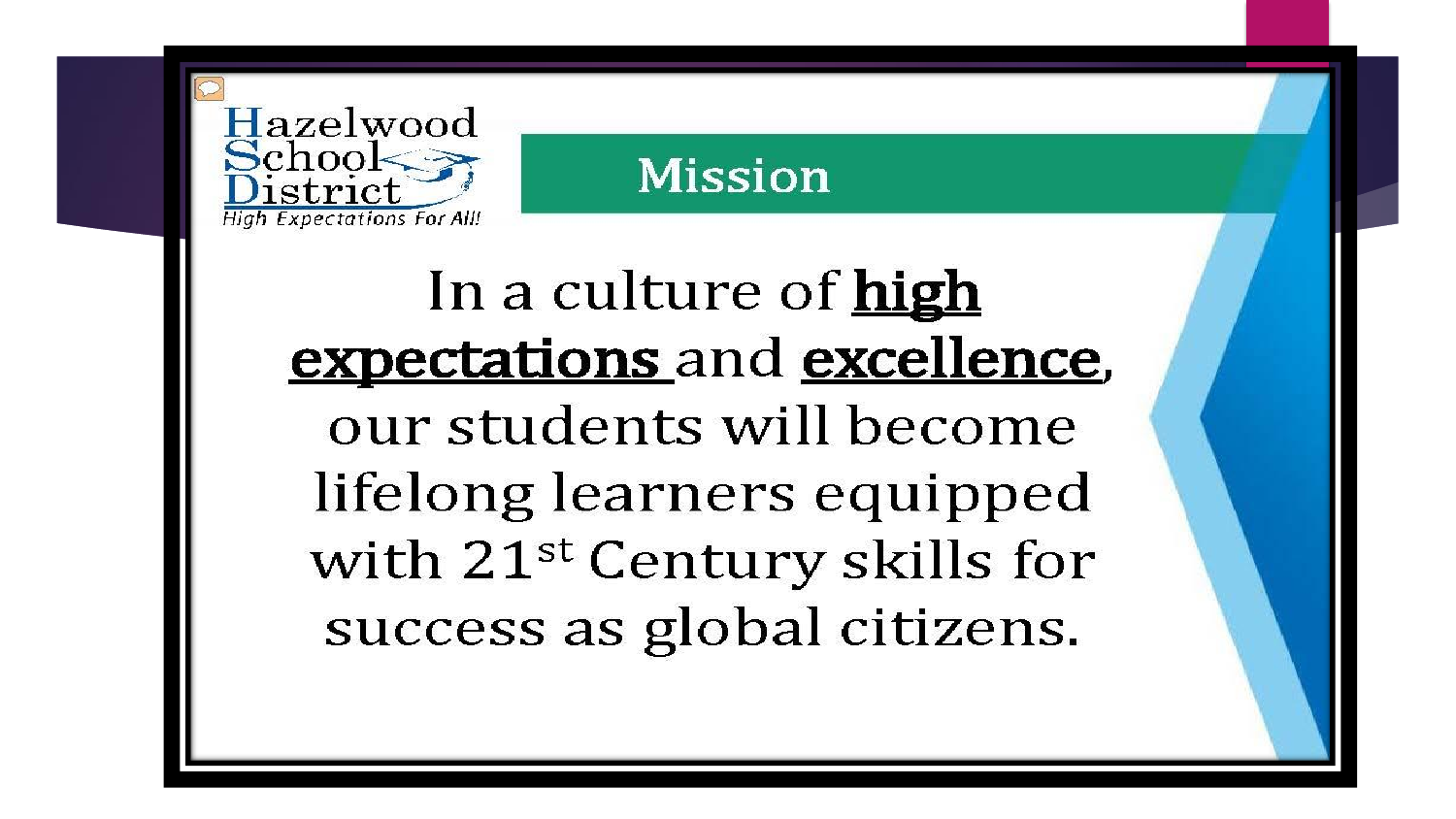### **HCMS Mission and Vision**

#### **Mission Statement**

We are a caring community of educators that challenge and motivate students to grow and achieve.

#### **Vision Statement**

We motivate and support our students to embrace challenge in order to lead successful lives.

**Challenge Motivate Support**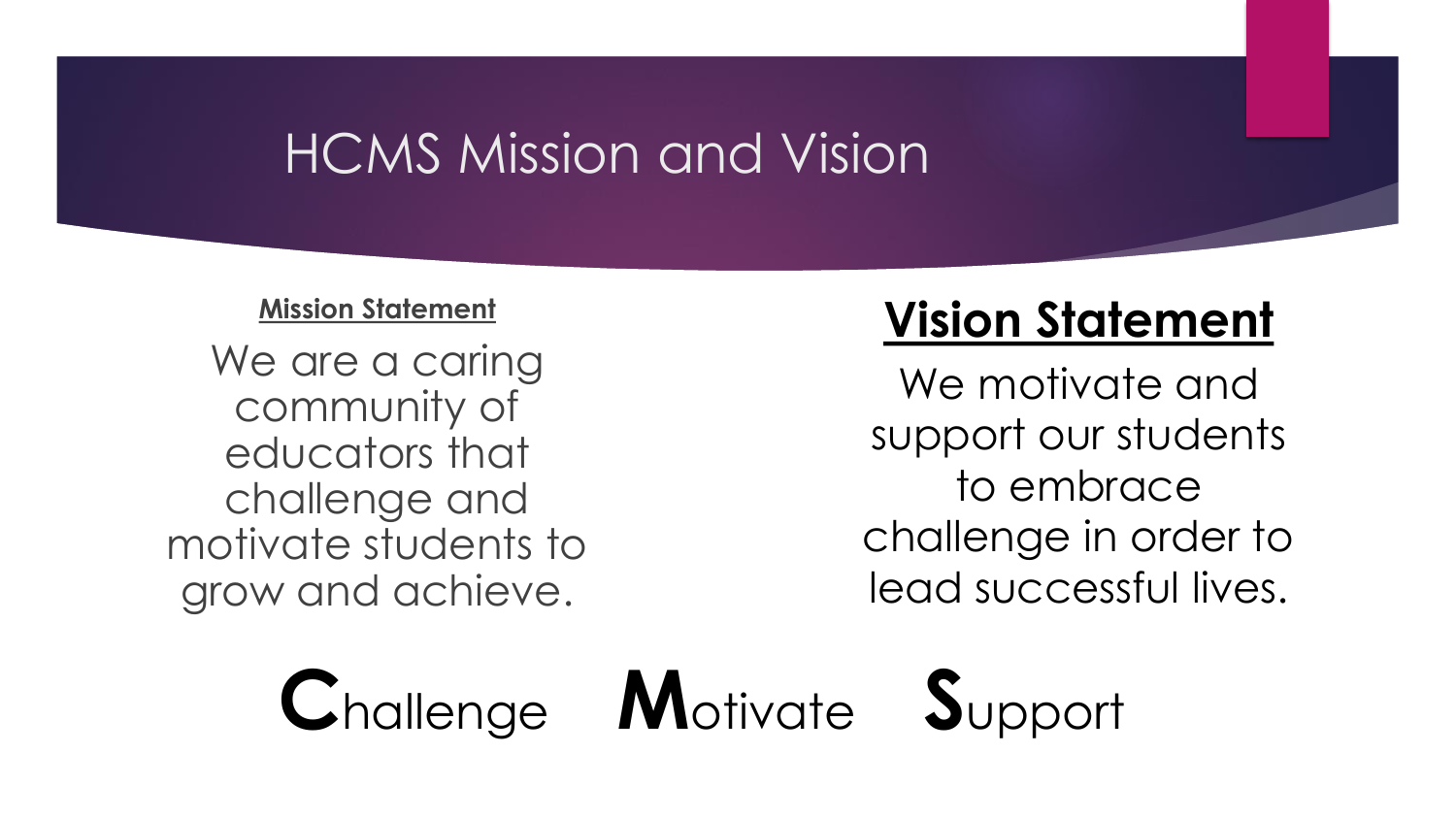

### No After School Activities due to parent teacher conferences.

No after school activities tomorrow due to hour early release.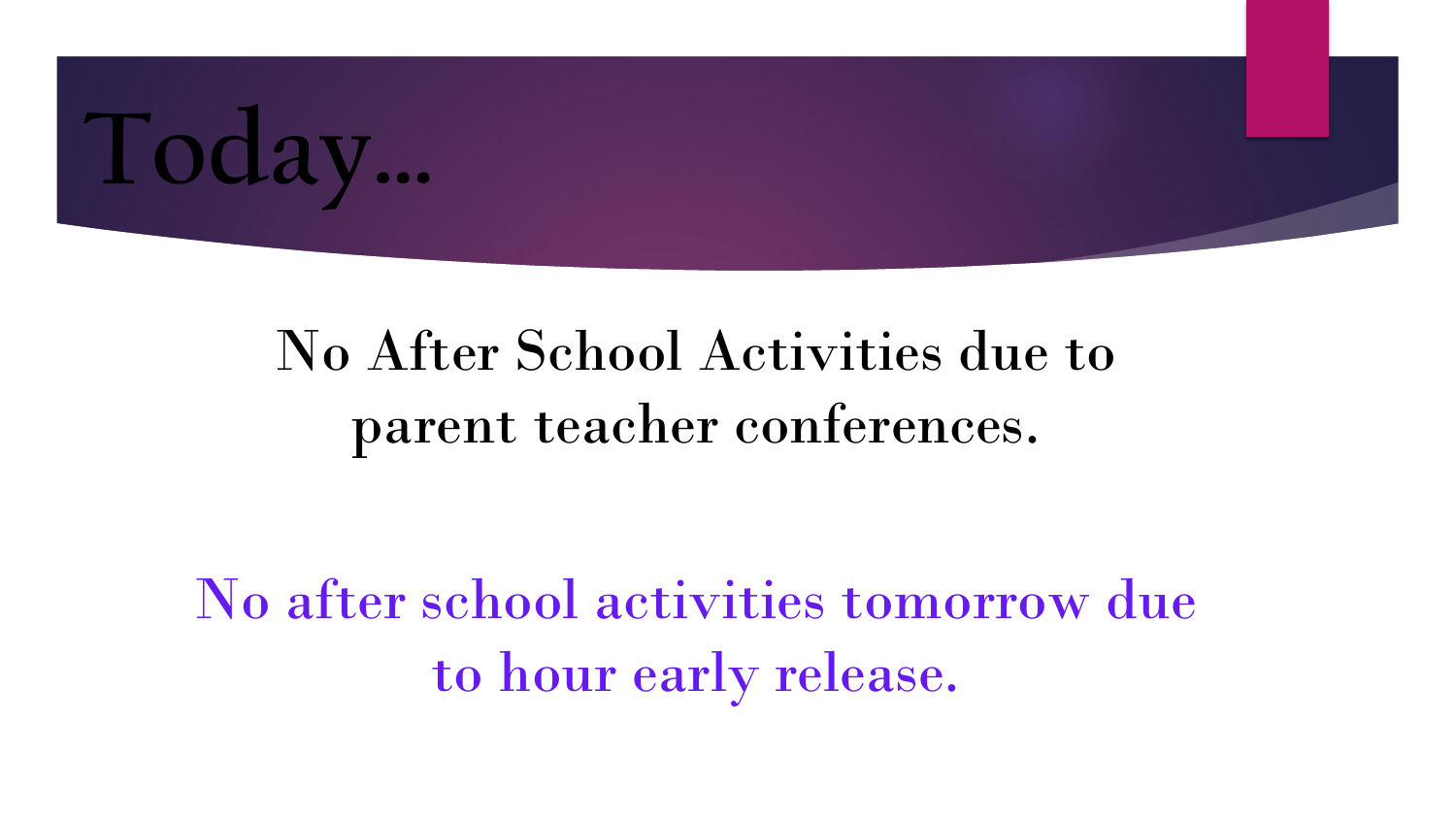## This month …

### Hour Early Release – January 16 No School - January 21 (MLK Day)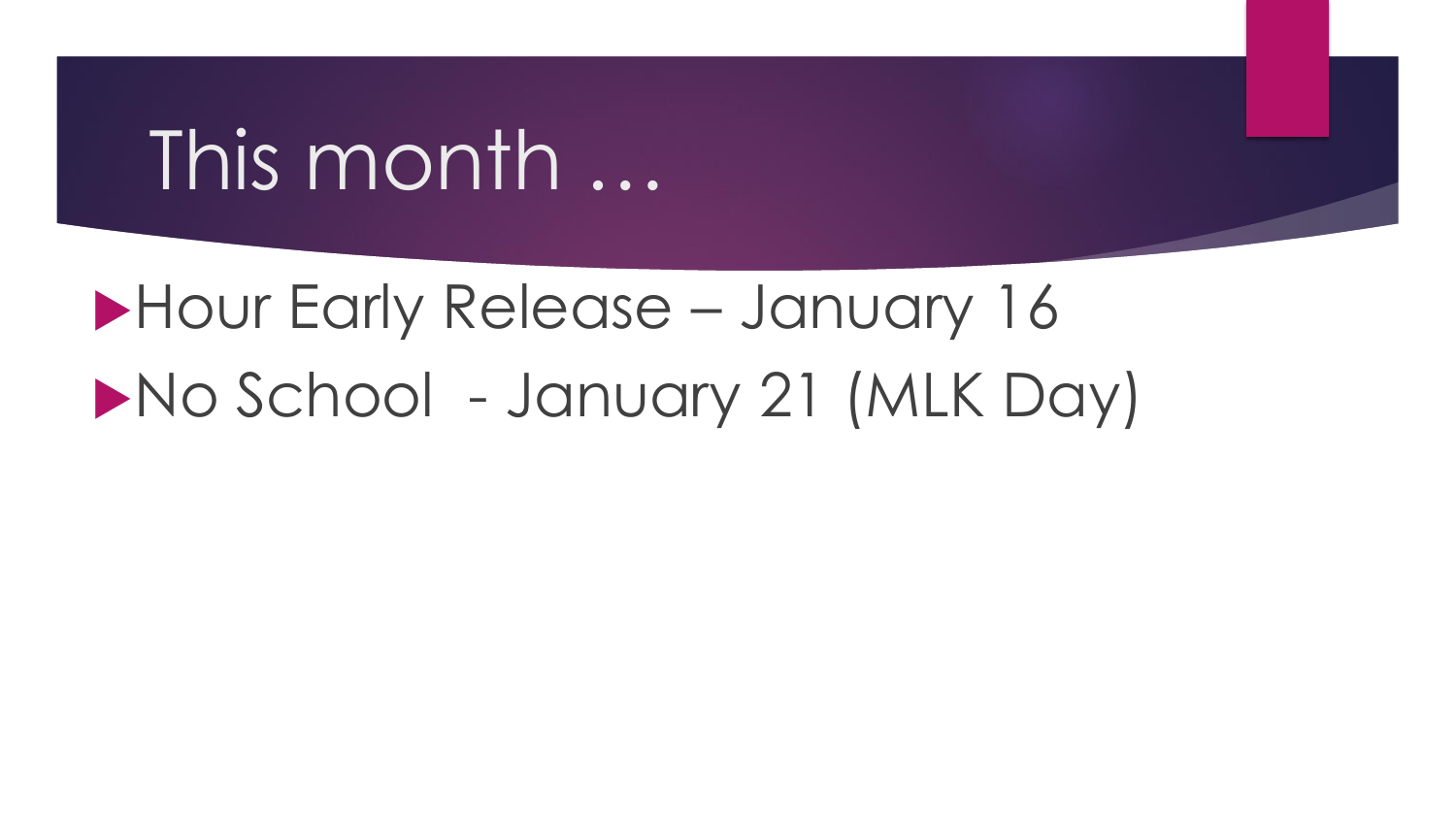### Upcoming Events…

- ▶ Girls Basketball Tournament January 19th @ West High 1st game @ 10:00 am
- Girls Volleyball Open Gym, Thursday, January 17<sup>th</sup>
	- $\blacktriangleright$  Permission forms are in the main office.
- $\triangleright$  Boys Basketball Tournament January 26<sup>th</sup>, Location and Time TBD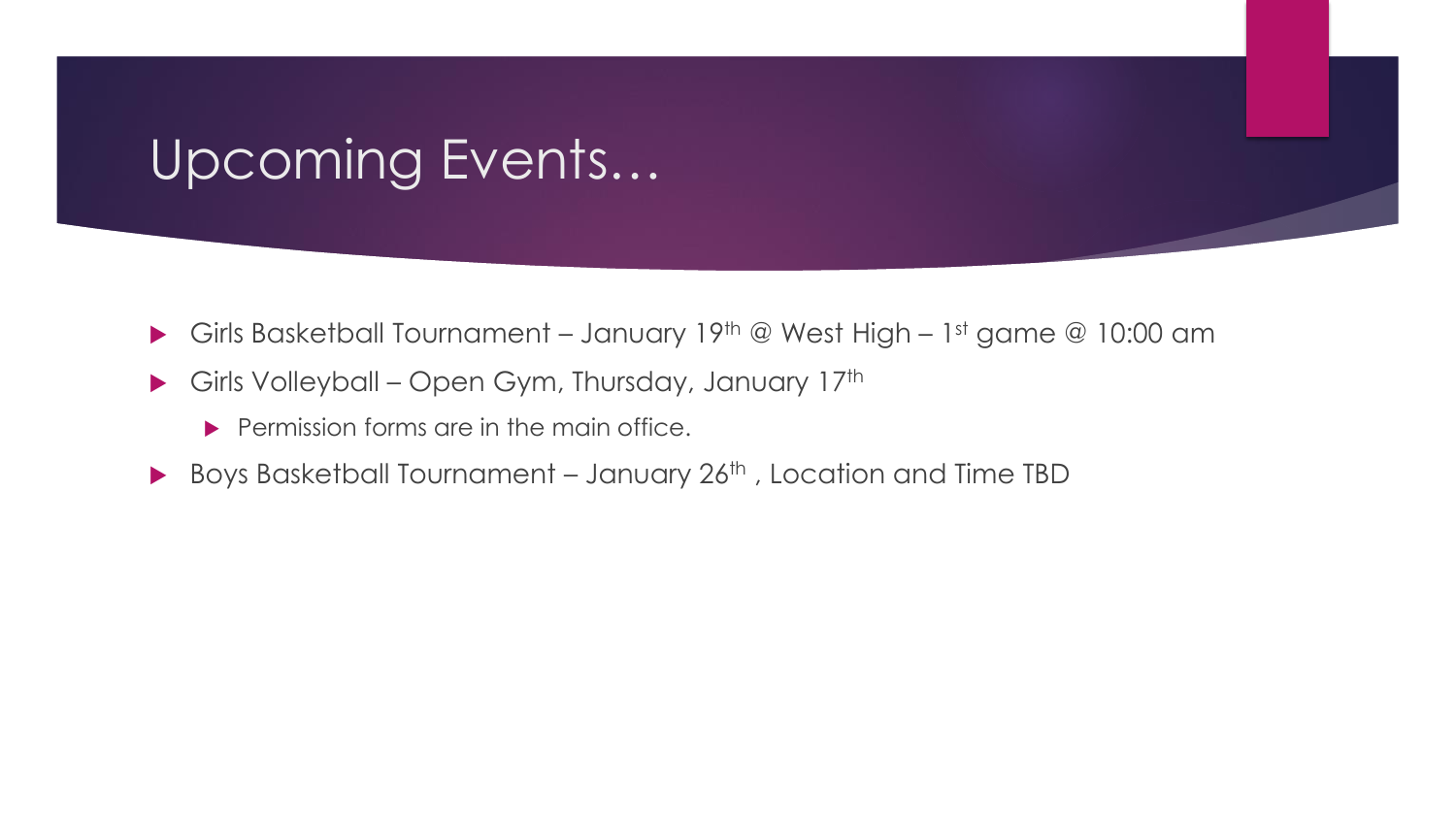#### Reminders…

- Students absolutely no *HOODIES* on your head in the building.
- ▶ No *EARBUDS/HEADPHONES* out and in/on your ears.
- *CELLPHONES SHOULD BE OFF AND LOCKED AWAY IN YOUR LOCKER. NO CELLPHONES*.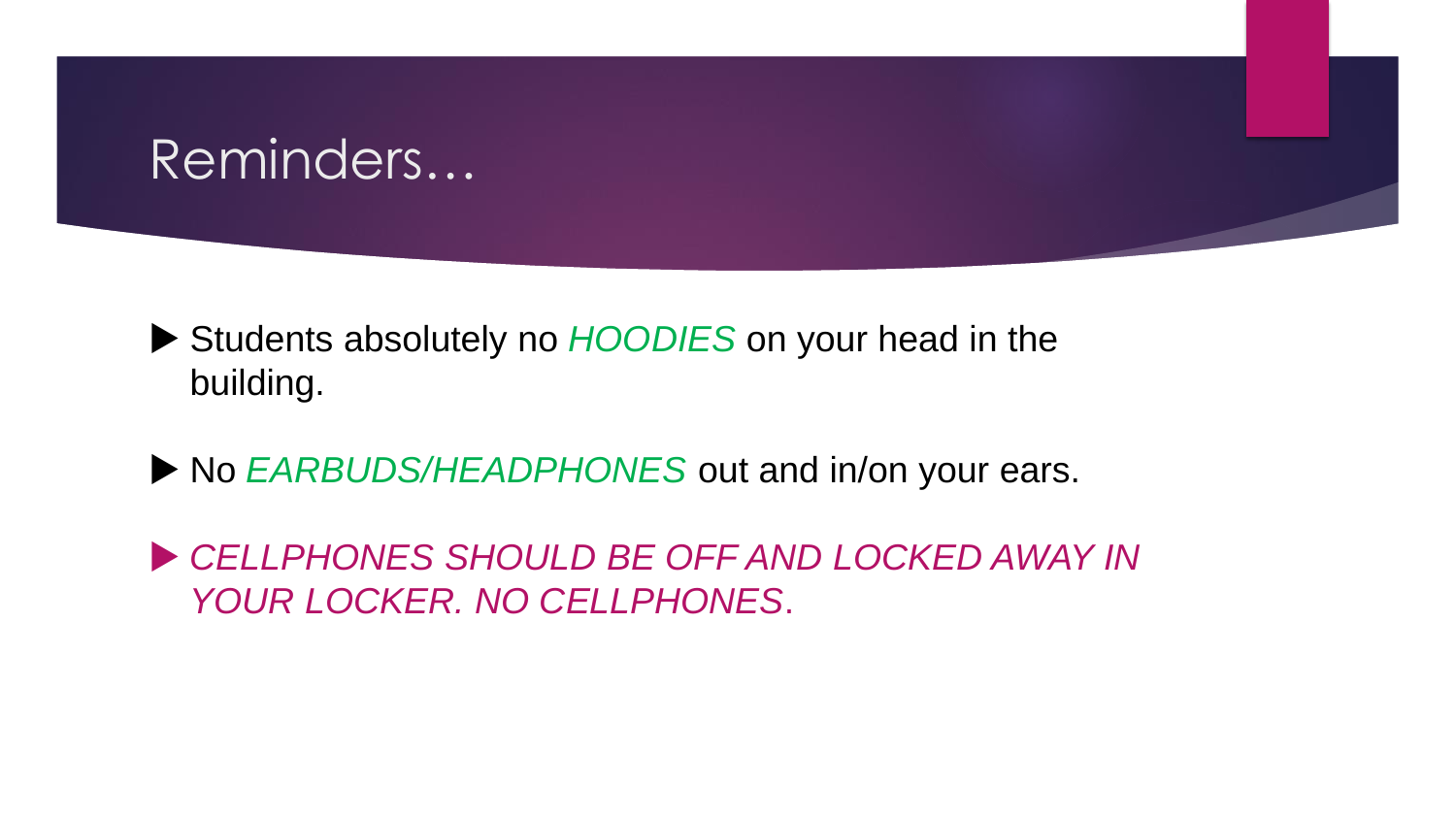### Bet you didn't know…

### *The average human blinks their eyes 6,205,000 times each year.*